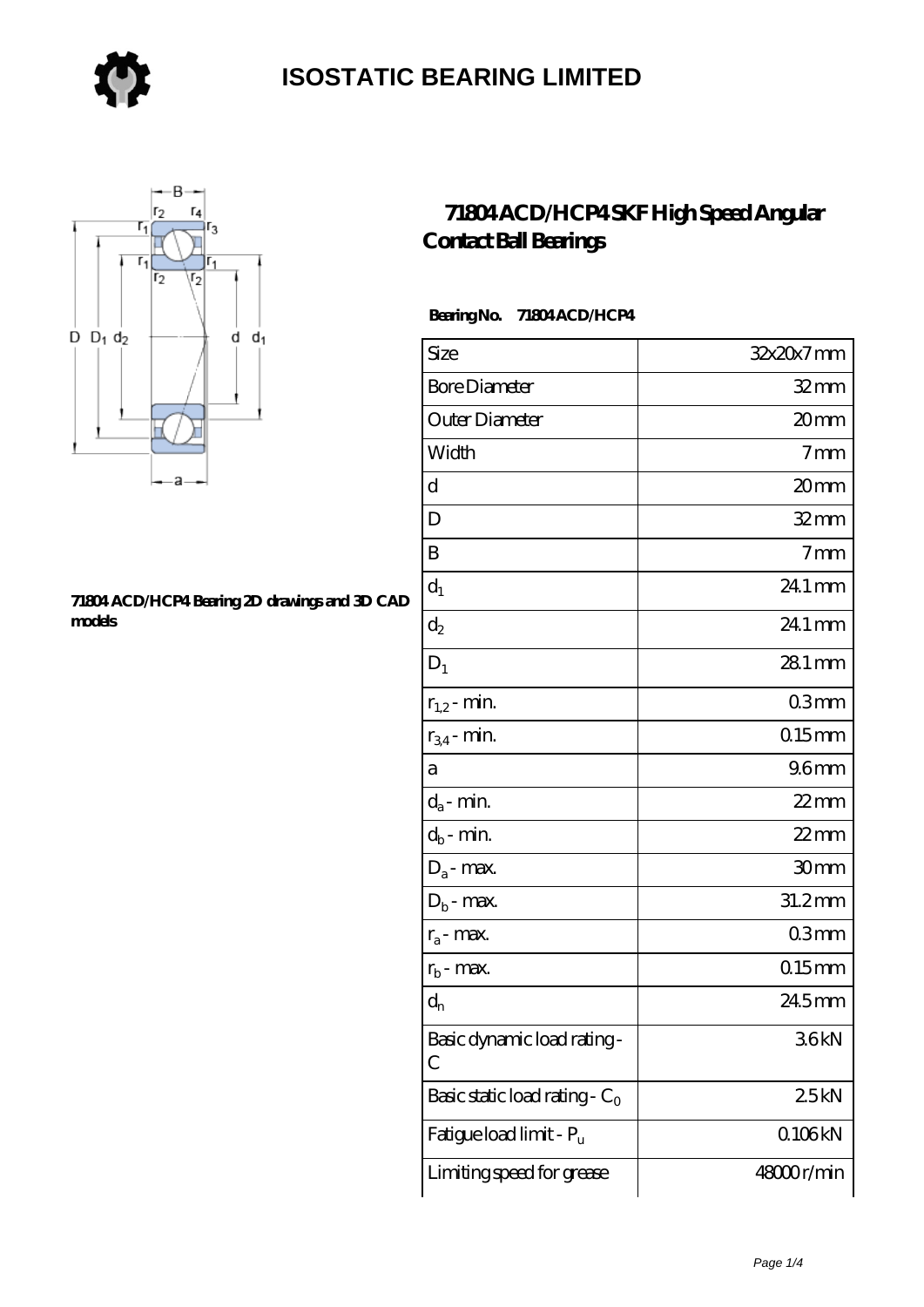

| lubrication                           |                     |
|---------------------------------------|---------------------|
| Limiting speed for oil<br>lubrication | 75000mm/min         |
| Ball - $D_w$                          | 3175mm              |
| $Ball - z$                            | 17                  |
| $G_{ref}$                             | 0.18cm3             |
| Calculation factor - e                | 068                 |
| Calculation factor - $Y_2$            | 087                 |
| Calculation factor - $Y_0$            | 038                 |
| Calculation factor - $X_2$            | 041                 |
| Calculation factor - $Y_1$            | 092                 |
| Calculation factor - $Y_2$            | 1.41                |
| Calculation factor - $Y_0$            | 0.76                |
| Calculation factor - $X_2$            | 067                 |
| Preload class $A - G_A$               | 32N                 |
| Preload class $B - G_B$               | 100N                |
| Preload class $C - G_C$               | 200N                |
| Calculation factor - f                | 1.08                |
| Calculation factor - $f_1$            | 097                 |
| Calculation factor - f <sub>2A</sub>  | 1                   |
| Calculation factor - $f_{2B}$         | 1.09                |
| Calculation factor - $f_{\chi}$       | 1.17                |
| Calculation factor - f <sub>HC</sub>  | 1.02                |
| Preload class A                       | 58N/micron          |
| Preload class B                       | 92N/micron          |
| Preload class C                       | 125N/micron         |
| $d_1$                                 | 24.1 mm             |
| $\mathrm{d}_2$                        | 24.1 mm             |
| $D_1$                                 | $281 \,\mathrm{mm}$ |
| $r_{1,2}$ min.                        | 03mm                |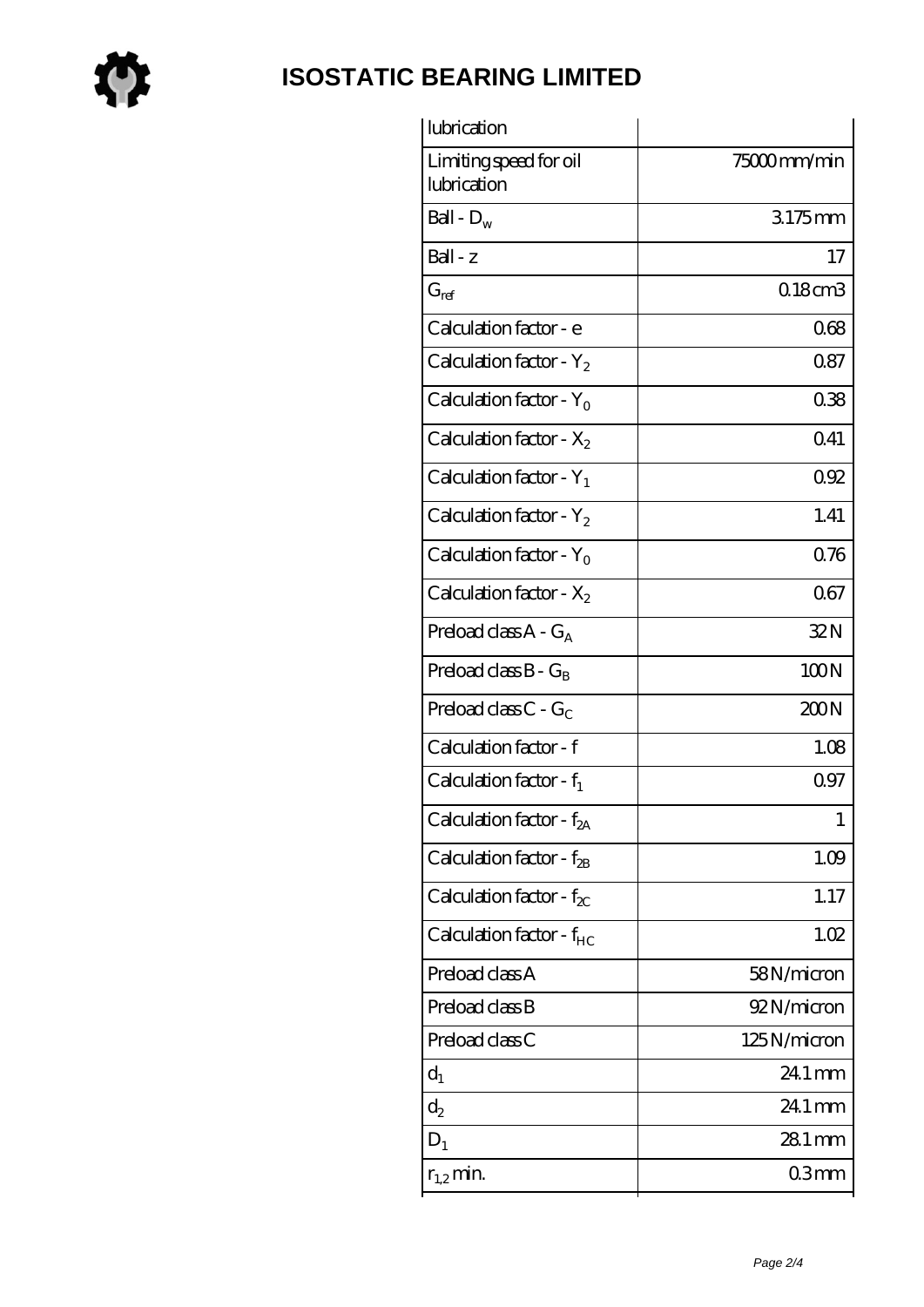

| $r_{34}$ min.                               | $0.15$ mm              |
|---------------------------------------------|------------------------|
| $d_a$ min.                                  | $22$ mm                |
| $d_b$ min.                                  | $22$ mm                |
| $D_a$ max.                                  | 30 <sub>mm</sub>       |
| $Db$ max.                                   | $31.2$ mm              |
| $r_a$ max.                                  | 03mm                   |
| $rb$ max.                                   | $0.15$ mm              |
| $d_{n}$                                     | $245$ mm               |
| Basic dynamic load rating C                 | 364kN                  |
| Basic static load rating $C_0$              | 25kN                   |
| Fatigue load limit Pu                       | 0106kN                 |
| Attainable speed for grease<br>lubrication  | 48000r/min             |
| Attainable speed for oil-air<br>lubrication | 75000r/min             |
| Ball diameter $D_w$                         | 3175mm                 |
| Number of balls z                           | 17                     |
| Reference grease quantity<br>$G_{ref}$      | $0.18$ cm <sup>3</sup> |
| Preload class A $G_A$                       | 32N                    |
| Static axial stiffness, preload<br>classA   | $58N/\mu$ m            |
| Preload class $BG_B$                        | 100N                   |
| Static axial stiffness, preload<br>classB   | $92N/\mu$ m            |
| Preload class C $G_C$                       | 200N                   |
| Static axial stiffness, preload<br>classC   | $125N/\mu$ m           |
| Calculation factor f                        | 1.08                   |
| Calculation factor $f_1$                    | 097                    |
| Calculation factor $f_{2A}$                 | T                      |
| Calculation factor $f_{\rm 2B}$             | 1.09                   |
| Calculation factor $f_{\chi}$               | 1.17                   |
| Calculation factor $f_{HC}$                 | 1.02                   |
|                                             |                        |